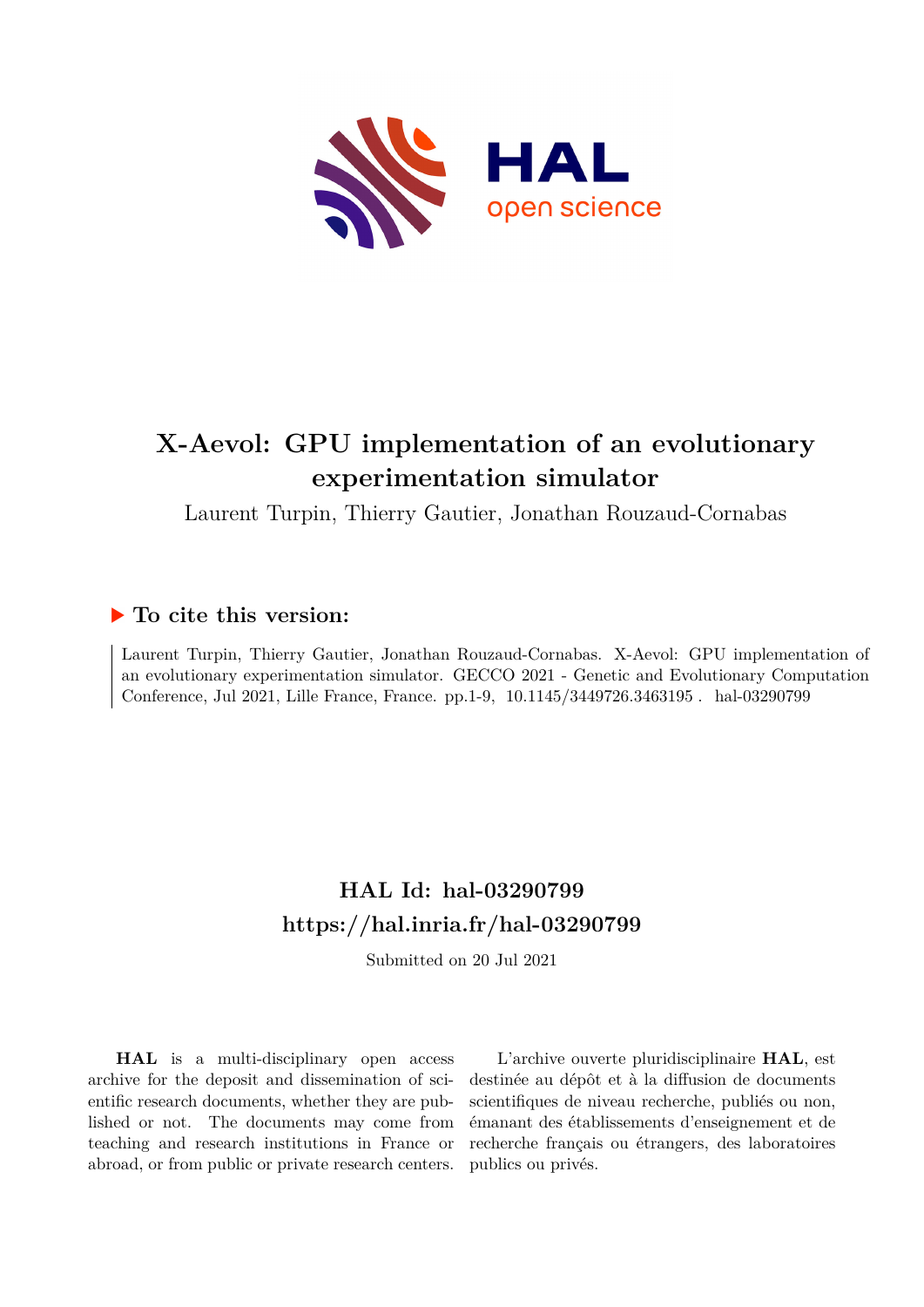# X-Aevol: GPU Implementation of an Evolutionary Experimentation Simulator

Laurent Turpin laurent.turpin@inria.fr Univ. Lyon, Inria, CNRS, ENS de Lyon, UCBL, LIP Lyon, France

Thierry Gautier thierry.gautier@inrialpes.fr Univ. Lyon, Inria, CNRS, ENS de Lyon, UCBL, LIP Caluire et Cuire, France

Jonathan Rouzaud-Cornabas jonathan.rouzaud-cornabas@inria.fr Inria Grenoble Rhône-Alpes, France Univ. Lyon, INSA Lyon, Inria, CNRS, LIRIS, France Lyon, France

## ABSTRACT

X-Aevol is the GPU port of the Aevol model, a bio-inspired genetic algorithm designed to study the evolution of micro-organisms and its effects on their genome structure. This model is used for in-silico experimental evolution that requires the computation of populations of thousands of individuals during tens of millions of generations. As the model is extended with new features and experiments are conducted with larger populations, computational time becomes prohibitive.

X-Aevol is a response to the need of more computational power. It was designed to leverage the massive parallelization capabilities of GPU. As Aevol exposes an irregular and dynamic computational pattern, it was not a straightforward process to adapt it for massively parallel architectures. In this paper, we present how we have adapted the Aevol underlying algorithms to GPU architectures. We implement our new algorithms with CUDA programming language and test them on a representative benchmark of Aevol workloads. To conclude, we present our performance evaluation on NVIDIA Tesla V100 and A100. We show how we reach a speed-up of 1,000 over a sequential execution on a CPU and the speed-up gain up to 50% from using the newer Ampere micro-architecture in comparison with Volta one.

# CCS CONCEPTS

• Computing methodologies→Massively parallel algorithms; Artificial life; Genetic algorithms.

#### **KEYWORDS**

Genetic Algorithm, in-silico Experimentation, GPU, Parallelization

#### ACM Reference Format:

Laurent Turpin, Thierry Gautier, and Jonathan Rouzaud-Cornabas. 2021. X-Aevol: GPU Implementation of an Evolutionary Experimentation Simulator. In 2021 Genetic and Evolutionary Computation Conference Companion (GECCO '21 Companion), July 10–14, 2021, Lille, France. ACM, New York, NY, USA, 9 pages.<https://doi.org/10.1145/3449726.3463195>

#### 1 INTRODUCTION

In biology, experimental evolution consists in studying the effect of evolution on living organisms thanks to observations. As evolution is a long term process, experiments have to be of long term like the famous LTEE lead by Richard Lenski [17]. This 33-year ongoing experiment has shown very interesting results [18] but it is a very long, time consuming experiment. Moreover, having an experiment starting from the beginning of life is impossible as life arrived more than 3 billion years ago without a user manual.

As many computational models helped understand real life thanks to simulations [6, 16], several in-silico experimental evolution software have been developed with different models [10, 11, 22] to study evolution via computer simulations. An example of such model is Aevol<sup>1</sup> [13]. All these models simulate a population of individuals with a set of genetic materials that evolve through a process of selection, reproduction and mutation. In fact, all these models are genetic algorithms. However, an important difference has to be emphasised. Classical genetic algorithms [1, 12, 24, 25] are designed to solve a given useful problem. For Aevol (and other in-silico experimental evolution software), the final result is not important. The purpose is to study the evolution process (i.e. the paths within the fitness landscape) and its emerging mechanisms.

Nevertheless, in both cases, performance is needed from these algorithms, either to quickly have solutions or, for experimental evolution software, to quickly have results. For the latter, the implemented models can be complex with several parameters that influence the evolution. Experimental campaign can then execute hundreds of simulations with parametric exploration and repetitions to gain statistical power to test hypothesis such as shown in [19].

This is where the HPC is required to allow such experiment to finish in reasonable time. To accelerate programs computations, algorithms can be parallelized on multi-CPUs architectures and even on clusters with multiple nodes. However, for some years now, GPUs are offering massive parallelism capabilities with large data bandwidth for a better energetic and economic efficiency. The use of GPUs are unfortunately far from being straightforward because, in order to benefit of this massive parallelism, software have to expose this parallelism and algorithm must be redesigned.

In the case of Aevol, the model leads to a memory bounded algorithm using highly irregular data structures including nested data with unknown size. Parallelization of such irregularities is not an easy task. Therefore, our contribution is X-Aevol, a port of the

Publication rights licensed to ACM. ACM acknowledges that this contribution was authored or co-authored by an employee, contractor or affiliate of a national government. As such, the Government retains a nonexclusive, royalty-free right to publish or reproduce this article, or to allow others to do so, for Government purposes only. GECCO '21 Companion, July 10–14, 2021, Lille, France

<sup>©</sup> 2021 Copyright held by the owner/author(s). Publication rights licensed to ACM. ACM ISBN 978-1-4503-8351-6/21/07. . . \$15.00 <https://doi.org/10.1145/3449726.3463195>

 $1$ http://aevol.fr/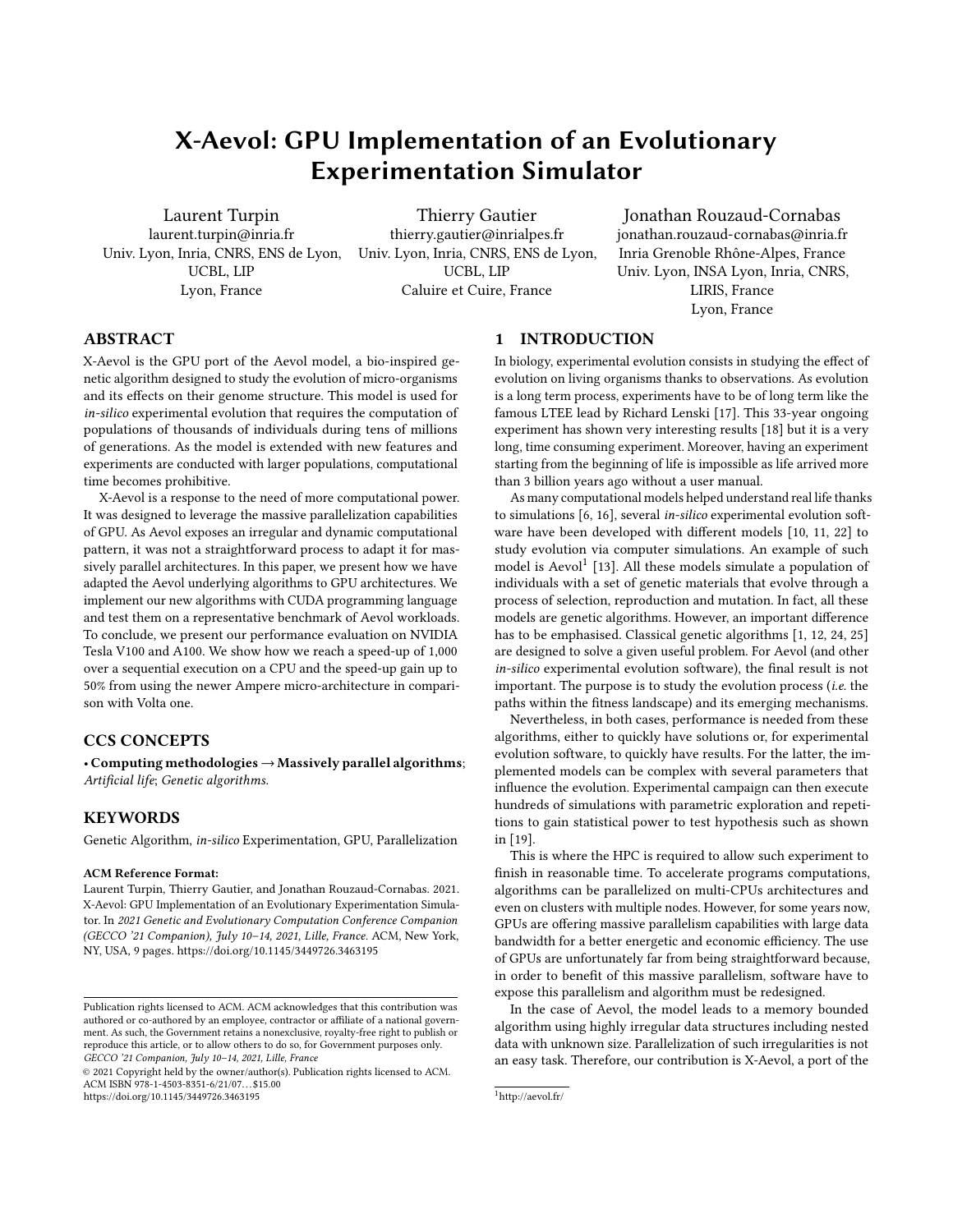Aevol model on NVIDIA GPU using CUDA. X-Aevol is a prototype that focuses on the fitness evaluation of the individuals as it is the most time consuming part of the software and this is there that lie the algorithmic complexity of the model. In this paper, we present our new algorithms allowing to express more parallelism. We compare X-Aevol with a CPU implementation of Aevol and show that X-Aevol algorithms are leading to a speedup of up to 1,000 against sequential CPU executions.

For the remainder of the paper, the section 2 presents the genetic algorithm of Aevol. Then, the section 3 describes the implementation of the GPU parallelization which is evaluated in the section 4 thanks to a representative benchmark of Aevol workloads with different GPUs. Finally, the section 5 discusses related works and we conclude and present future work on X-Aevol in the section 6.

#### 2 AEVOL

Aevol implements a bio-inspired genetic algorithm. It depicts a population of individuals defined by their genome. As shown in Figure 1, the genome (a) is composed of one circular double stranded chain of bases (or base pairs because of the double strand feature). Unlike real life DNA, the bases are not the usual A, C, T or G but they are 0 and 1. It is a binary DNA where 0 pairs with 1 and vice versa.

The population is spread on a 2D toric grid whose size is a parameter of the model. In each cell lives one and only one individual. During the evolution, a local selection is done for each cell where the 9 neighbors compete for reproduction. After reproduction, mutations may happen on individuals' genome depending on the mutation rate, another model parameter. The mutations can take the form of point mutations (switching one base or inserting or deleting a small number of base pairs) or large rearrangements (deletion, duplication, inversion and translocation). Consequently, during the evolution, the genome size of the individuals will change and among a single population, individuals will have different genome sizes. This size can go from a few hundreds (and fewer) to hundreds of thousands (and larger) and brings lots of irregularities in the genome structure.

Before repeating the evolution cycle, we have to evaluate the individuals to determine their fitness. In Aevol, the genome of an individual has to pass through a bio-inspired process to get the fitness of the individual. More precisely the genome is treated to first get the phenotype of the individual and then, the phenotype is compared to a target which is a parameter of the model. The distance to the target corresponds to the fitness.

The next subsection will explain the details of the evaluation.

#### 2.1 Evaluation process

The Aevol model wants to mimic the genome of a bacteria with a complex evaluation process. The genetic material passes through a phase of transcription, translation and folding to eventually get to the phenotype that takes the form of a function  $p$ . Knowing the target  $t$ , also in the form of a function, the more  $p$  fits  $t$ , the greater will be the fitness of the individual. The sections 2.1.1 to 2.1.3 will explain all these phases as shown in Figure 1.

2.1.1 Transcription or Finding RNAs (b) and (c). The transcription is the action of creating all the RNAs from the genome. RNAs correspond to segments inside the DNA delimited by a promoter followed by a terminator. The pattern of a promoter is a 22 bases sequence that allow up to 4 errors. The number of errors will determine the expression level  $e$  of the RNA. A terminator is not a particular pattern but rather a rule to follow exactly ( $abcd$  \* \*  $\neg d\neg c\neg b\neg a$ with  $a, b, c$  and  $d$  booleans).

Two interesting points can be noticed: 1. one terminator can end multiple RNAs if multiple promoters stand before it, resulting in overlapping RNAs and 2. all the bases outside RNAs will not participate to the phenotype and are considered non-coding.

2.1.2 Translation, or Finding Genes (d), (e) and (f). Once the locations of all the RNAs are found, genes can be found and translated into proteins. Genes, as RNAs for the DNA, are segments inside a RNA started by a Shine-Dalgarno sequence with a START codon and ended by a STOP codon. Within the translation process, the sequence is read 3 bases by 3 bases. In fact, 3 bases of a gene correspond to one codon (translating to a single Amino Acid). It means that the STOP codon must be at a distance multiple of three from the START. Moreover, the STOP codon cannot stand beyond the end of the RNA terminator. If no STOP is found for a START, the gene cannot be translated into a protein. Finally, as RNAs, genes can overlap.

To translate the gene into a protein, the gene is read codon by codon. Within our model, it exists  $2^3 = 8$  different codons (d). 2 of them are reserved for START and STOP and the 6 others can be composed to create and define a protein (e). In Aevol, a protein is defined by 3 parameters:  $m$  include in [0, 1],  $h$  include in [−1, 1] and w include in  $[0, max\_width]$  (max\_width is one of the program parameters). These 3 values define a triangle as shown in (f).

2.1.3 Folding or Compute the Phenotype and Fitness  $(g)$ . Once the set of all proteins is computed, the phenotype is then defined as the sum of all the proteins' triangle. The phenotype is finally compared to the target to get the fitness of the individual as a scalar number.

#### 2.2 The computational problem

The Aevol model, as described previously, is design to study the impact of evolution on the structure of the genome, its size, the density and distribution of genes or non-coding bases, and what phenomena are in action. Input parameters, like the mutation rates or the population size, can have effect on how these phenomena occur during the evolution. Experiments may need to explore multiple combinations of these parameters during millions of generations and with multiple repetitions to confirm or reject a hypothesis. In order to have results in a reasonable delay, the Aevol software needs to be as fast as possible. More precisely the computation of one generation must go as fast as possible as the evolution process is inherently sequential (generation by generation). However, for now, experiments are limited in population size (no more than 4,096) and adding complexity the model is a risk of having too long experiments.

A parallelization of Aevol has been made on multi-CPU architectures [26]. It shows that the random mutations lead to irregularities on the computation time of individuals, mostly because of the large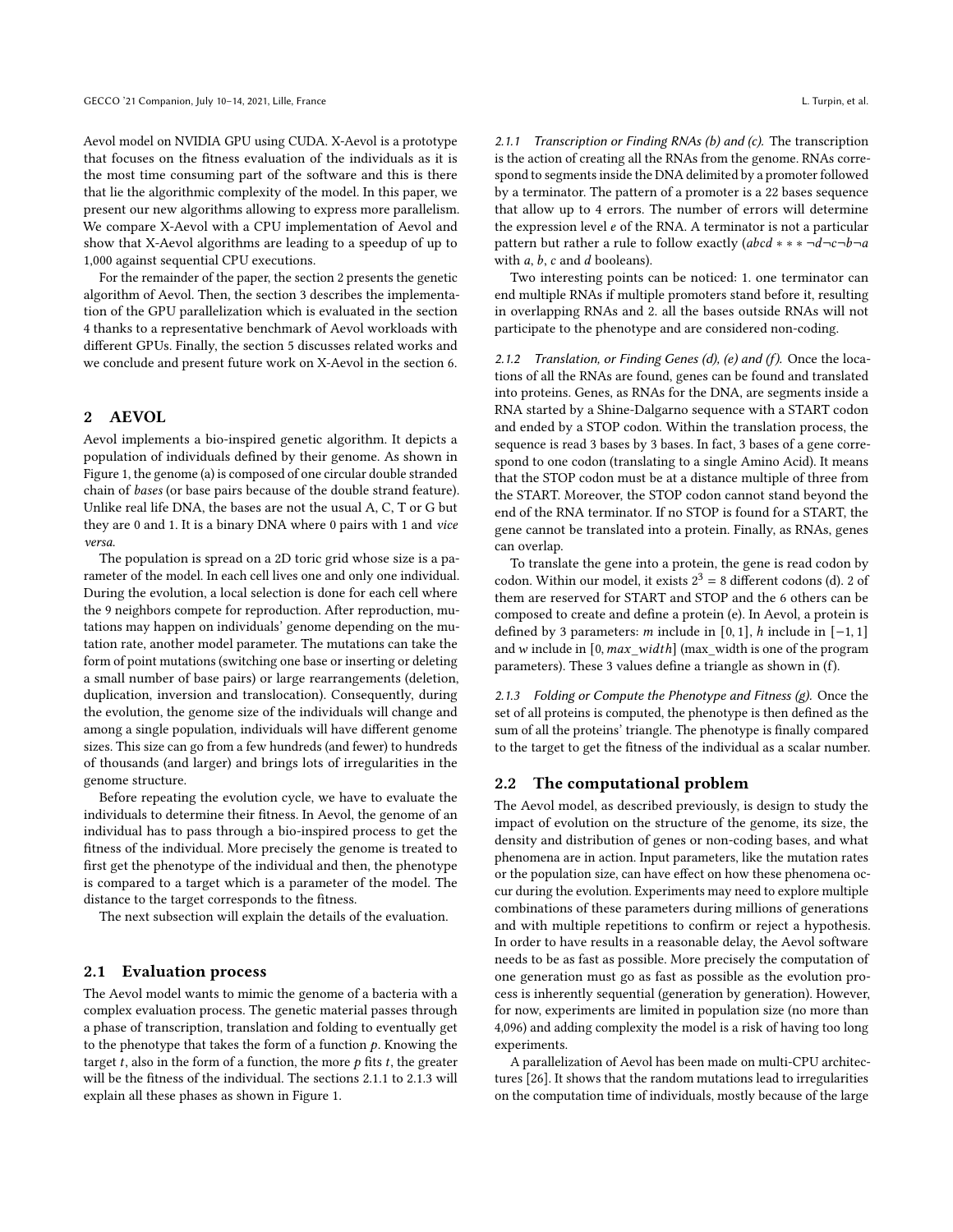

Figure 1: Illustration of the evaluation process of Aevol from the genome to the phenotype. Figure taken with authorization from [15]

distribution of genome size, and show an interesting scheduling problem. The paper also showed that this parallelization is limited and that improvements are possible if more parallelism is expressed by the program. For that end, GPUs are required as they can handle much more parallelism than multi-CPUs. Therefore, our goal is to implement X-Aevol, the GPU port of Aevol, to take advantage of the computational power of GPUs. X-Aevol will first be implementing the evaluation process of the individuals as this is the most time consuming part of the simulation [26] and present most of the algorithmic complexity.

#### 3 FROM CPU TO GPU

This section explains how we have redesigned the Aevol algorithm to fit a massively parallel architecture such as the one exposed by GPU. It shows what are expected from GPUs and how algorithms must be adapted to benefit from their computational power. These algorithms have been implemented for NVIDIA GPUs using CUDA.

### 3.1 What is GPU Parallelization?

A GPU is a massively parallel processing unit designed to handle lots of similar computations at once. First used for graphics purpose, computer scientists have quickly used GPUs for general-purpose computations [23]. From the hardware perspective, a GPU is composed of many Streaming Multiprocessors (SMs) which contain many cores that execute instructions. Next to this computational hierarchy stands a memory hierarchy composed by a global memory accessible from any SM helped by a faster L2 cache, and in each SM stands an even faster L1 cache, a Texture memory and registers.

From the software point of view, the programming model of a GPU asks the developer to execute GPU code, called kernel, by a grid of blocks which each contains a grid of threads. Blocks should be considered as independent from each other and can be executed in any order. All the threads of a kernel will follow the same base of code but with different data, hence the SIMT (Single Instruction Multiple Threads) programming model. However, they can still diverge from each others thanks to conditional branching. Threads from different blocks have no problem with branching as blocks are independent. On the other hand, branching inside a block can reduce efficiency because of the software/hardware limits. From a memory point of view, NVIDIA GPUs expose 3 types of memories: 1) a very small, high bandwidth and low latency that is specific to each thread, 2) a medium size, high bandwidth and medium latency that is shared among threads of a block, 3) a large size, medium bandwidth and latency that is accessible from any blocks running on the same GPU. All memory levels expose synchronization primitives. Nonetheless, the cost of synchronization is increasing as we go up into the memory hierarchy.

To map the software to the hardware, blocks are scheduled on SMs and the shared memory lies on the L1 cache. A SM can handle multiple blocks by interleaving their execution. Inside a SM, the cores execute warps that correspond to groups of threads. The key principle is that every thread of a warp executes the same instructions at the same time. To allow branching, some threads on a warp can be deactivated but it means that efficiency is lost if there is too much divergence (i.e., some cores are idle). It is why branching should be avoid inside a block. Warps are scheduled on cores and it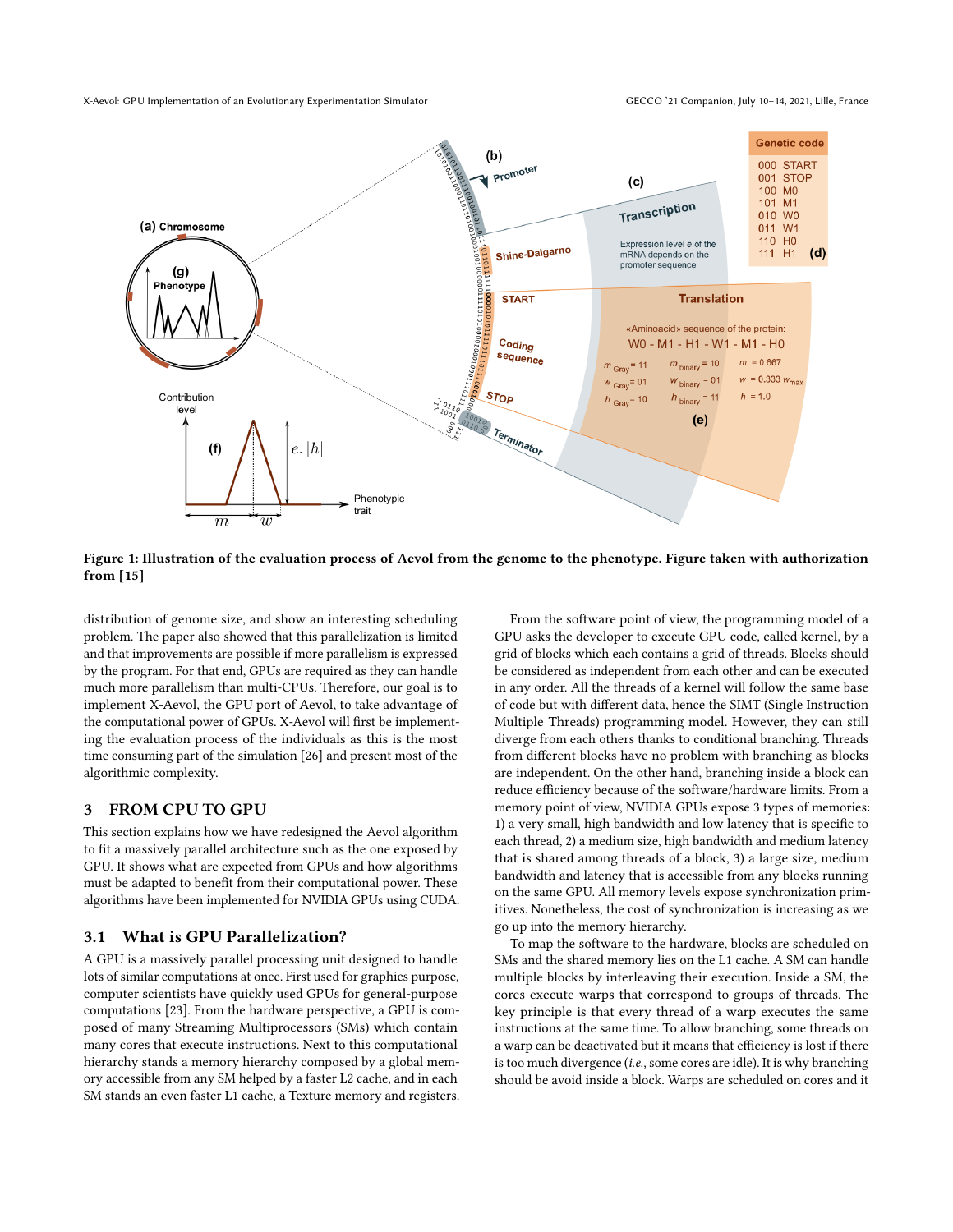is beneficial to have multiple warps (from one or multiple blocks) on one SM because while some warps wait for data to be loaded, others can be executed on cores. In actual implementations, warps contains 32 threads and block should contains multiple of 32 threads.

To give an analogy with traditional CPUs, SMs can be compared with CPU cores and GPU cores can be compared to vector units of CPU cores. In a sense, this two-level parallelization already exists on CPU but with less efficiency and more programming complexity. A GPU is designed to support this massive parallelization and offers easier programming model. However, developers have to express as much parallelization as possible inside their code to use correctly the computational power of a GPU. Algorithms should be changed to fit this new paradigm.

In a software, the kernels are more often launched by the CPU host with the CUDA API on the GPU device. The size of block grid and thread grid is chosen at the kernel launch. The kernels can be launched asynchronously and the device will put them in a queue to execute them in order. The series of kernels will then be executed in order, one after the other. Upon that, the CUDA host API offers possibilities to have multiple queues executing concurrently on the device and even express a graph of tasks that will use data dependant synchronizations. About the memory, the host memory (*i.e.*, from the CPU) is separated from the device memory (*i.e.*, from the GPU). If data must be accessed on the device and on the host, data transfer between them must occur. These transfers can be a real bottleneck for a software that has a part of its workload executed on the host and the other part on the GPU. Indeed, these transfers pass through bus (PCIExpress) that have larger latency and lower bandwidth that the one of the device or the host. In the worst case, memory transfer can dominate execution time and using GPUs could lead to a loss of performance. Fortunately, data transfer can be overlapped with computation.

Using all this information, the next section will present the porting of the Aevol model on NVIDIA GPU.

#### 3.2 Porting Aevol on NVIDIA GPUs

The GPU implementation of the evaluation process of Aevol has been made using the CUDA language and API. To code kernels, the CUDA language includes many features of the C++ language (classes and structs, lambda expression, new and delete, ...) but it does not include the C++ STL and especially the data structures (vectors, lists, ...). CUDA programmers can use the Thrust interface to benefit some structures and algorithms from C++ STL, however it is mostly a host side interface and does not provide a powerful enough memory abstraction to use the GPU power entirely[8]. Arrays must be managed in the C old way with manual memory allocation. These allocations can be done from the host, however the size of all the arrays must be known in advance. Allocations can also be done from a kernel with a malloc primitive to have more dynamic allocations. Unfortunately, even if malloc is available, the performance of these dynamic allocations are very poor and despite the fact that solutions are proposed by the community [7], the CUDA library does not integrate these solutions. Consequently, dynamic allocation should be kept as low as possible.

As the evaluation of an individual is independent from the one of others, it was quite straight forward to allocate one block per individual. It means that for each step of the individual's evaluation (see section 2), we have to find a way to parallelize the problem to use the available threads. Some of the algorithms were simple to adapt (e.g., the computation of the fitness can be seen as a set of vector operations) but other were much less obvious. In the remaining of this section, we present 2 kernels that have required new design compared to CPU implementation.

3.2.1 Searching patterns and recording their locations. For the Search Patterns kernel, we can parallelize over each base pair. As described in the listing 1, each thread handles a base pair, check for all patterns, and go to its next base pair using a stride mechanism. Indeed, as the number of threads inside block is bounded and the Aevol genomes are not, striding is necessary. The algorithmic complexity is of  $O(size_{genome} \times size_{pattern})$  but with a great potential of parallelization. From this point, another problem arises: how do we record the patterns locations?

```
int idx = threadIdx . x ;
int stride = blockDim.x; // nb_threads per block
for ( int pos = idx ; pos < size ; pos += stride )
    check_pattern ( pos ) ;
```
#### Listing 1: Searching pattern algorithm

On a sequential CPU, as soon as a pattern is found, you push back the location (i.e., the position within the genome) to a vector that will automatically allocate more memory if needed (with overheads). On a GPU, doing the same will lead to a large overhead. Indeed as previously stated, memory allocation from kernel is to avoid due to high performance cost. Moreover, due to the large number of threads that are working at the same time, concurrent access to the stored data will happen.

Consequently, we change from a dynamic to a static allocation thus avoiding high overhead malloc calls. Nonetheless, how to predict the required memory for each array? In practice, we allocate enough memory (and certainly too much) from the host side respecting an upper bound. For example, there will never be more promoters than the genome size. For the concurrent accesses, a first idea was to use an array of booleans that has the same size as the genome. For each position, if a pattern is at this position, a true value is indicated and if there is no pattern, a false value is indicated. By doing so, you need one array of booleans for each pattern. In that way, setting the boolean array can be easily done in parallel. The last problem is to compact the array of booleans to only keep the locations. The problem is known as Stream Compaction [3].

With the first version of our algorithm (seq\_SC), the compaction is done sequentially, i.e., one thread does all the work. This is an easy solution but parallelization is impossible.

Consequently, we have looked at algorithms allowing to parallelize Stream Compaction problems. It turns out that there is two possible solutions to do that. You can use prefix sums with a parallel scan algorithm [2, 21], or you can just use atomic operations. In our case, we realize that patterns were not so frequent inside genomes and atomic operations were possible without having all the threads waiting on each others to push back a location resulting in a sequential execution. Moreover, by using atomic operations, the array of booleans turns out to be useless and the algorithm (par\_SC) looks a lot like the sequential algorithm but with atomic operations.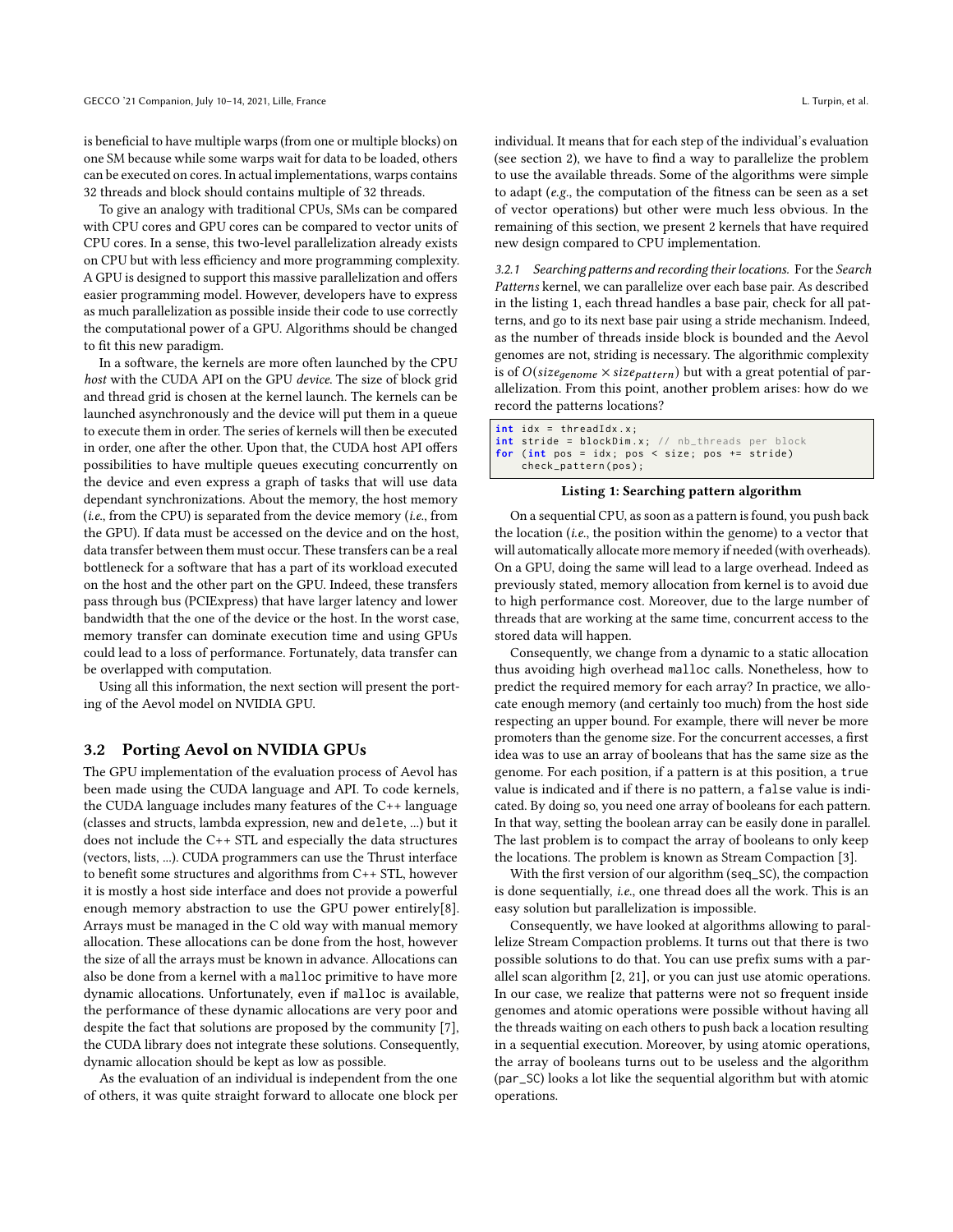X-Aevol: GPU Implementation of an Evolutionary Experimentation Simulator GECCO '21 Companion, July 10-14, 2021, Lille, France

Our algorithm to search patterns is used to find the promoters, the terminators and the gene-starts on both strand. Promoters aside, it is of interest if the terminators and gene-starts arrays are sorted to quickly search in them  $^2.$  There is no guarantee that these arrays are sorted with the method of atomic operation. Nothing guarantees that a thread searching at an earlier position will push back its position before a thread at a latter position. That is especially true with multiple warps for one block because there is no guarantee on the scheduling order between warps. With the case of a single warp in a block though, we know that each stride will execute in order. It turns out that, after many experiments, when using one warp per block for pattern searching, arrays were sorted after the execution of the kernel. We suppose, with no confirmation, that atomic operations inside a single warp could be treated in order of thread id. Unfortunately, this is an unspecified behaviour that is not safe for production software.

3.2.2 Processing metadata: Transcription and Translation. The arrays of patterns are called metadata. After filling all the metadata, transcription is done, it means that for each promoter we search for the closest terminator on the same strand. Then for each RNA, we have to find all the gene-starts inside the boundaries. For translation, we choose to see each gene-start inside RNAs as potential genes. From this position, we translate triplets of bases into codons until finding a STOP one. If we go beyond the RNA limit, the gene is considered as non functional. Thus, we have read codons for nothing.

By following such an algorithm, we can expose a level of parallelism that correspond to the number of RNAs (or promoters). The GPU port is quite straightforward: a thread is allocated for each RNA. For the translation process, we can expose a level of parallelism that corresponds to the number of genes. But as described in section 2, the model exhibits a nested structure of data i.e., there is a list of genes for each RNA. We could allocate multiple threads for each RNA to eventually have one thread per gene. However, as the number of genes inside a RNA is not known in advance and this irregularity come from program parameters, we would have wasted a large number of threads. Accordingly, a more efficient way to do so is to extract genes from the RNAs to know their number and have direct access on them. By doing so, the problem becomes similar to the previous Stream Compaction and can be solved by similar ways.

Our first solution (seq\_scan) was to browse all the RNAs sequentially to extract genes inside a non nested array. The lack of parallelism of this solution made us think of a more parallel solution. As Stream Compaction, we could use atomic operations or prefix sums with a parallel scan algorithm. This time, we expect to find genes inside RNA and atomic operations will certainly sequentialize the process. Therefore, we implemented (par\_scan) a simple scan algorithm [21] to solve this problem. Thanks to this prefix sum, instead of one thread to fill the non nested array, we can use at most as many threads as RNAs. In practice we used 32 threads with a striding mechanism. The process of finding genes and record them inside the array is done by the Find Genes kernel. After this kernel, translation can be done with more parallelism.

One could notice the problem of allocating memory for the non nested gene array whose size is unknown. Unlike metadata, we did not allocate in advance memory from the host. Instead, we used malloc inside kernel but with a custom implementation of a simple Vector that will reallocate memory only if needed. We hope (and know from many experiments with Aevol on CPU) that through multiple generations, the number of genes is not going to change too much and that only few generations will suffer reallocation while most will just reuse the already allocated memory. As mentioned earlier, dynamic memory allocation, although very convenient, is to avoid on GPU for now [7]. Some experiments show that execution of the Find Genes kernel is a dozens of time longer if allocation is done.

The GPU port of the rest of the evaluation process exposes less algorithmic and performance issues and will not be detailed. With the evaluation model completely implemented on GPU, we can evaluate the different solutions.

# 4 EVALUATION OF THE X-AEVOL PROTOTYPE

In this section, we present the performance evaluation of our port of the Aevol evaluation process on GPU. We first show and explain the performance of our algorithms that tackle the two main computational problems encountered during the development. Then we discuss the performance of the entire evaluation process on GPU. We measure performance on two different GPU micro-architectures: the NVIDIA V100 with 80 SMs and the NVIDIA A100 with 108 SMs. As inputs, because our implementation cannot make artificial organisms evolve yet, we used, as benchmarks, genomes shaped by evolution during experiments executed with the CPU implementation of the model. These organisms evolved with 3 different mutation rates (10−<sup>4</sup> , 10−<sup>5</sup> , 10−<sup>6</sup> ), giving them different genome structures (size, density of coding part, ...) [14], with a population size of 1,024 individuals. At regular periods of time, we pick one genome of the population for each evolution to have different genomes from generations 100 to one million. Then for each collected genome, we measure 20 times the evaluation process duration of a population composed of clones (i.e., initialized with the same genome). The population size goes from 1,024 to 32,768 (2 $^{10}$  to  $2^{15}$ ) individuals. These measures are done on both GPUs and for each implementation mentioned. To compare with the CPU, we also ran these measures with the same inputs but on the CPU implementation of the evaluation process. This implementation is a bit different because of the adaptations made for the GPU but these measures can tell us an overview of what is gain with the GPU port. The CPU used is an AMD EPYC 7262 running at 3.2 GHz.

#### 4.1 Detailed implementation

The section 3.2 presents two major problems encountered during the development and the different algorithmic solution to solve them. The following subsections will compare the different algorithms for the related kernels: Search Patterns and Find Genes. These kernels and the related algorithms propose solutions to expose intraindividual parallelism. Consequently, results are only presented for one population size of 4,096. Indeed, inter-individual parallelism

 ${}^{2}$ Indeed, for RNAs, we look for the terminator that is the closest from the promoters. For genes, we look for all the gene-starts that are within the RNA range.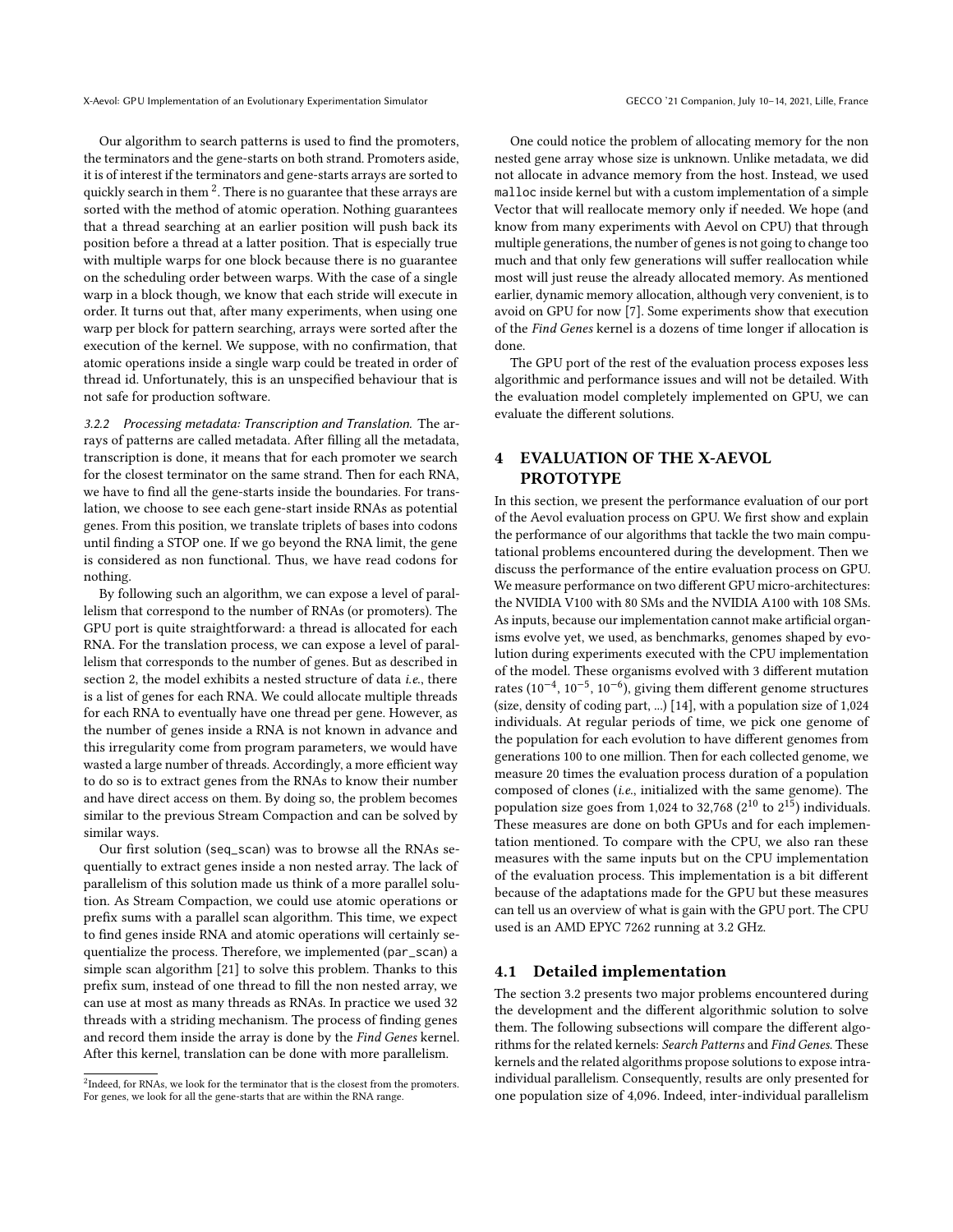GECCO '21 Companion, July 10-14, 2021, Lille, France L. Turpin, et al. Companion, July 10-14, 2021, Lille, France



Figure 2: Execution time for the different implementations of Search Patterns kernel depending on the genome size of individuals. Population size is 4,096 cloned individuals. The results compare the A100 and V100 GPU.

remains the same (i.e., one block per individual regardless of the size of the population).

4.1.1 Stream compaction of metadata in Search Patterns. Figure 2 shows the comparison of the two algorithms for the Stream Compaction problem: seq\_SC with the sequential compaction using a boolean arrays and par\_SC with a compaction running on the fly during pattern searching thanks to atomic operations. On both implementation, the pattern searching is done in parallel. The figure clearly shows that atomic operations of the GPU are a major advantage in our case, allowing the par\_SC implementation to be in average 2.1 times faster on both GPUs. This improvement is really important for Aevol because it is the most time consuming step of the evaluation. Comparing par\_SC between the two GPUs, the most recent A100 is in average 19% faster than the V100.

4.1.2 Scanning genes in Find Genes. Figure 3 shows the comparison of the two implementations of the algorithm allowing to extract nested genes data to a non nested array on both GPUs. seq\_scan algorithm is sequentially browsing all the RNAs. par\_scan algorithm is applying a two step approach: first, a scan operation and then, the processing of RNAs in parallel. Unlike Search Patterns which algorithm complexity is tightly linked with the genome size, for Find Genes the complexity is linked to the amount of RNAs and genes inside the genome. Evolution makes the density of RNAs change depending on the generation and the mutation rate. This is why Figure 3 does not present the result as curves. Anyway, the results show that par\_scan is in average 2.8 times faster on both GPU but loose efficiency when the density of RNAs drops. It is interesting to notice that the scan algorithm adds computational work to the program but allows for more parallelism. This is an important principle to keep in mind with parallelism. Adding work for the sake of parallelism can be profitable if the critical path of



Figure 3: Execution time of the different implementations of Find Genes kernel depending on the genome size of individuals. Population size is 4,096 cloned individuals. The results compare the A100 and V100 GPU.

the algorithm is reduced. Comparing par\_scan between the two GPUs, the most recent A100 is in average 41% faster than the V100.

## 4.2 CPU against GPU

We can now check the overall performance of our GPU port. Figure 4 shows the speed up of the NVIDIA A100 against the sequential evaluation process of Aevol. It shows that the GPU implementation can go up to 1,000 times faster to evaluate a population. The speed up depends a lot of the size of the population but is no lower than 370. This is a huge improvement and shows the impact of this two-level parallelization. The lower performance with smaller population could indicate that we do not saturate the computational capabilities of the GPU. Execution of some warps does not manage to overlap the data loading of other warps, putting multiple warps in a waiting state. With larger population, there are more blocks allocated for each SM and then more warps per SM. The Search Patterns kernel must be the most subject to it as it is the most memory bound kernel. Figure 5 shows the difference of performance between the NVIDIA V100 and A100 GPUs with a clonal population. As expected, the A100 is faster than the V100 with 35% more SMs (from 80 to 108), however the speedup is increased by more than 50% for large populations. It means that the upgrade of micro-architecture improved the power of the GPU on other aspect than just parallel computation. Indeed, cache memory and memory bandwidth are larger on the Ampere architecture.

#### 4.3 Heterogeneous Population

For all the previous results, we execute the evaluation on a clonal population. However, such a population does not represent a typical Aevol experiment. Indeed, the evolution process implies stochastic mutations that will change the genome size of some individuals. Some are going to be larger, other smaller. Actually, you can have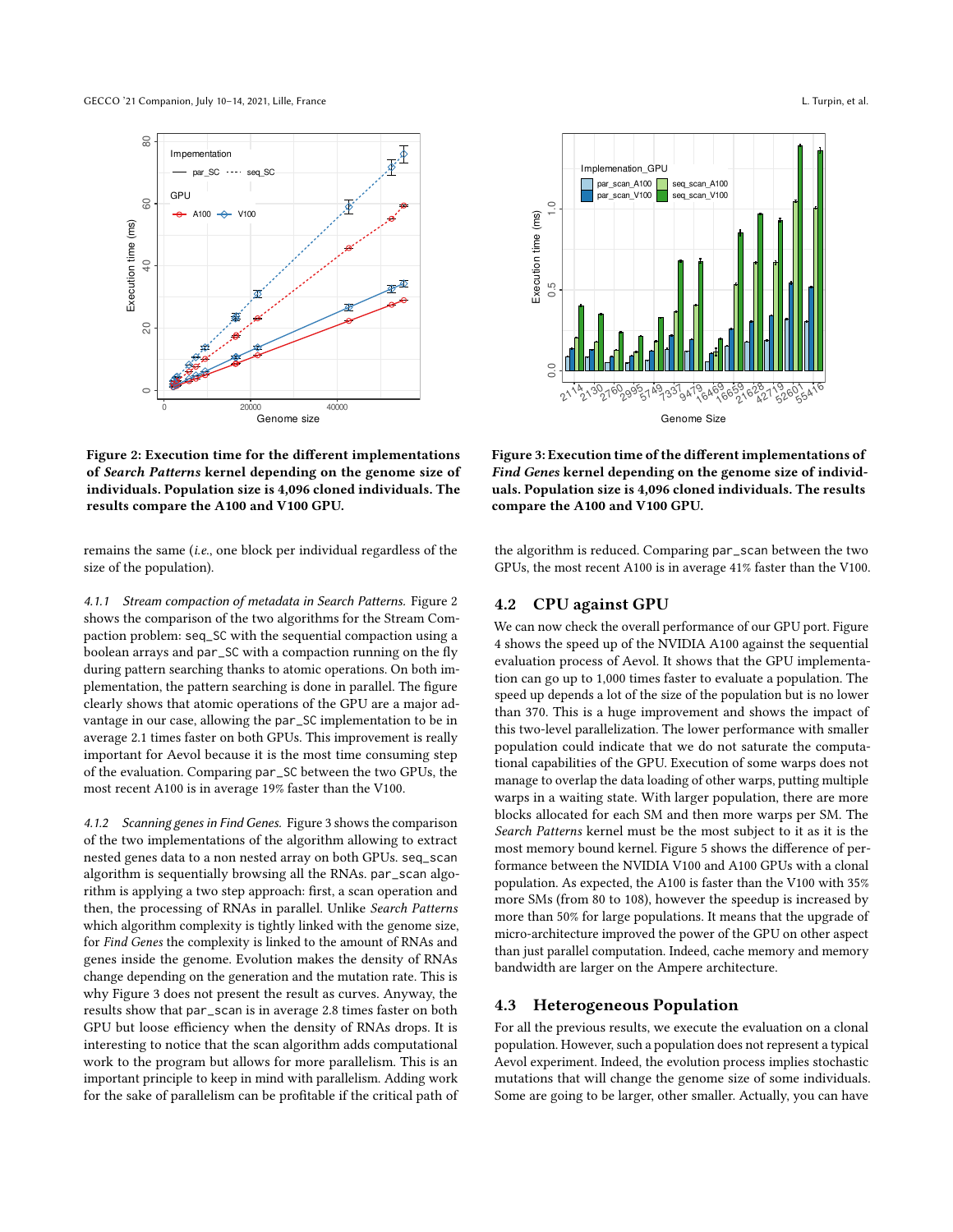X-Aevol: GPU Implementation of an Evolutionary Experimentation Simulator GECCO '21 Companion, July 10-14, 2021, Lille, France



Figure 4: Speedup against sequential CPU depending on the genome size. Measures are from the NVIDIA A100 GPU. Shapes and colors depends on the clonal population size.



Figure 6: Execution time depending on the size of different types of population. Shapes and colors are for different mutation rate, and line types are for either clonal of heterogeneous population. Execution time variations (out of the 20 repetitions) are very low as shown by error bars. Measures are from the NVIDIA V100 GPU.

several orders of magnitude between the largest and the smallest individual during one generation. Most of the population will have a similar genome size, but it have been shown [26] that these differences bring scheduling issues on CPU. Because our implementation allocates one block per individual, no matter its size, such scheduling issue should happen.



Figure 5: Execution time and SpeedUp against sequential CPU on two different GPUs (A100 and V100) depending on the population size. Individuals are clones with genome size of 16659.

Figure 6 shows the difference of performance between a clonal population and a more realistic heterogeneous population. The heterogeneous ones come from the initial CPU experiments with the population sets to 1,024 individuals. To increase the population size, we just copy the population several times. We compare these heterogeneous populations against one organism that have a genome size close to the mean genome size of the population. Figure 6 shows that on heterogeneous population, performance are lower and this is especially true with small population. The scheduling problem is solved on the GPU by a List Scheduling algorithm [9] that perform better with an increasing size of the list to schedule. To improve performance, we could try to allocate blocks according to the size individuals' genome making the blocks equal in computational need and removing the scheduling problem. This will, however, bring other algorithmic and synchronization problems.

### 5 RELATED WORK

As genetic algorithms involve population with a genome, parallelizing such a program can be self-evident. In [5], a general method to parallelize genetic algorithms on GPU is given and a classification on these methods is proposed. The authors clearly state that parallelization of genetic algorithms is of interest, but doing it for GPUs is not obvious at all. They proposed two types of parallelism level. One involving one thread per individual and one involving one block (or more generally one group of threads) per individual. This second kind is similar to the two level parallelism we have used.

Using this classification, the authors of an early GPU parallelization of AutoDock [12] with CUDA compared this two kind of parallelism. With small population, the per block implementation outperforms by far the per thread because GPU cores were more saturated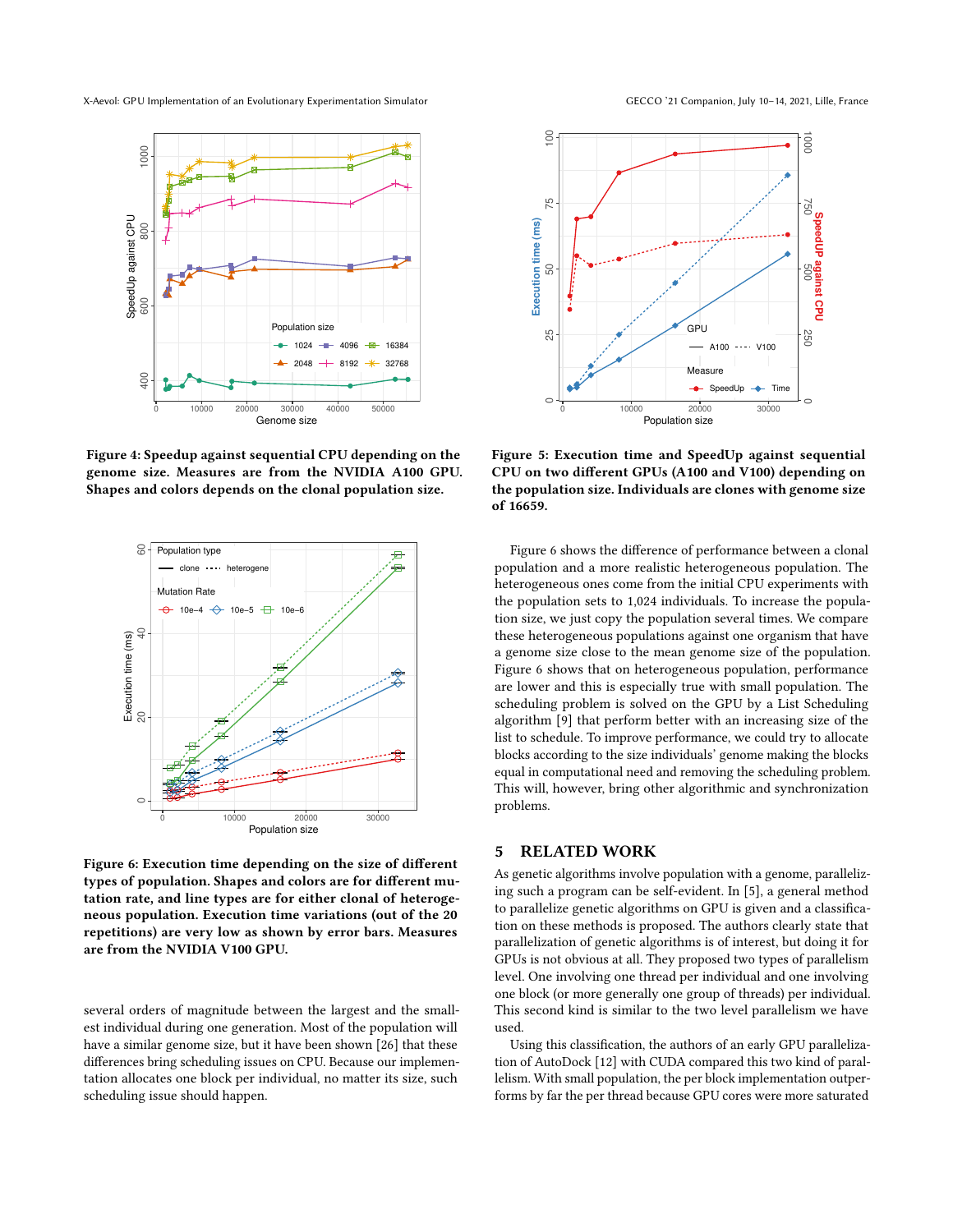with instructions reaching nearly a speedup of 50 against sequential CPU with an NVIDIA Tesla C1060. Unfortunately, one part of their per block algorithm did not fully used parallelism, and the per thread implementation was better for larger population size.

With a more recent GPU implementation of AutoDock4 [25] using OpenCL, they use this per block implementation benefiting of the second level of parallelism to evaluate individuals. They reached a speedup of about 157 against sequential CPU with an NVIDIA GTX 1080 Ti.

With this other recent genetic algorithm to solve the capacitated vehicle routing problem [1], the authors used a mix of the two parallelism types, sometimes using par thread parallelism and sometimes per block. They reached a speedup of 454 with a NVIDIA GeForce RTX 2080. It is interesting to see that speedup increases while you increase the genome size.

Applying this classification to X-Aevol, our strategy is a per block parallelism using the available threads within the block to process the individual genome in parallel achieving speed up of 1,000 with an NVIDIA A100 for the evaluation process. This speed up is against a CPU implementation of Aevol.

As for other in-silico experimentation evolution software, their genome model differs a lot from Aevol and does not target accurate representation of real-life genomes. In Avida [22], genomes are programs composed of a set of simple instructions that can self replicate if executed. In EcoSim[10], the genome is a matrix representing a behavioral model. All individuals have a unique behaviour and for a single generation, they play a game of prey/predator. However, unlike Aevol, these model does not have any GPU implementations. At the best of our knowledge, X-Aevol is the only in-silico experimentation evolution software that has a GPU implementation.

#### 6 CONCLUSION AND FUTURE WORK

In this paper, we show that, by using the power of a GPU, we managed to massively accelerate the evaluation process of Aevol, a genetic algorithm designed to make in-silico evolutionary experiments. With a speed up of up to 1,000 against a sequential CPU implementation, it proved the potential of GPUs to go beyond our current computing capabilities. However this paper also showed that this is not an easy task and that algorithms have to be re-designed to match this massive parallelism.

Our work is then a successful GPU port of a program conveying irregular structures of data with variable size thanks to different parallel algorithms and their implementation using advanced hardware operations.

Our experimental setup relies on populations built to control the heterogeneity of the genomes. The main interest is to let possible to generate worst and best scenarios to measure performance of X-Aevol. Future work is to make real simulation in order to simulate the full evolution of an artificial organism.

Another point of interest is the ability to execute our GPU port on other vendor GPUs than the ones from NVIDIA. As CUDA is a proprietary parallel computing platform, it cannot be used for AMD's or Intel's GPUs. Frameworks and languages<sup>345</sup> have

emerged recently to unify the development of parallel computing to use different kinds of accelerators with the same base code while maintaining a high performance portability.

Last but not least, studies show the impact of the size of populations on the genome size and structures [4, 20]. Accordingly, Aevol can be required to simulate very large population exceeding million individuals. To do so, the computing power of a single GPU will not be enough. We would have to work on multi-GPUs implementation using partitioning algorithms that will take into account the micro architectural properties of GPU and our inner knowledge of the biological model of Aevol to cut the overall population into smaller ones assigned to different GPUs.

#### **REFERENCES**

- [1] Marwan F. Abdelatti and Manbir S. Sodhi. 2020. An improved GPU-accelerated heuristic technique applied to the capacitated vehicle routing problem. In Proceedings of the 2020 Genetic and Evolutionary Computation Conference (GECCO '20). Association for Computing Machinery, New York, NY, USA, 663–671. <https://doi.org/10.1145/3377930.3390159>
- Mark"us Billeter, Ola Olsson, and Ulf Assarsson. 2009. Efficient Stream Compaction on Wide SIMD Many-Core Architectures. In Proceedings of the Conference on High Performance Graphics 2009 (New Orleans, Louisiana) (HPG '09). Association for Computing Machinery, New York, NY, USA, 159–166. <https://doi.org/10.1145/1572769.1572795>
- [3] Guy E. Blelloch. 1990. Prefix Sums and Their Applications. Technical Report. Synthesis of Parallel Algorithms.
- [4] Brian Charlesworth and Nick Barton. 2004. Genome Size: Does Bigger Mean Worse? Current Biology 14, 6 (2004), R233–R235. [https://doi.org/10.1016/j.cub.](https://doi.org/10.1016/j.cub.2004.02.054) [2004.02.054](https://doi.org/10.1016/j.cub.2004.02.054)
- [5] John Runwei Cheng and Mitsuo Gen. 2019. Accelerating genetic algorithms with GPU computing: A selective overview. Computers & Industrial Engineering 128 (Feb. 2019), 514–525.<https://doi.org/10.1016/j.cie.2018.12.067>
- [6] Yihui Cui, Yan Yang, Zheyi Ni, Yiyan Dong, Guohong Cai, Alexandre Foncelle, Shuangshuang Ma, Kangning Sang, Siyang Tang, Yuezhou Li, Ying Shen, Hugues Berry, Shengxi Wu, and Hailan Hu. 2018. Astroglial-Kir4.1 in Lateral Habenula Drives Neuronal Bursts to Mediate Depression. Nature 554 (Feb. 2018), 323–327. <https://doi.org/10.1038/nature25752>
- [7] Isaac Gelado and Michael Garland. 2019. Throughput-oriented GPU memory allocation. In Proceedings of the 24th Symposium on Principles and Practice of Parallel Programming (PPoPP '19). Association for Computing Machinery, New York, NY, USA, 27–37.<https://doi.org/10.1145/3293883.3295727>
- [8] Ajai V. George, Sankar Manoj, Sanket R. Gupte, Sayantan Mitra, and Santonu Sarkar. 2017. Thrust++: Extending Thrust Framework for Better Abstraction and Performance. In 2017 IEEE 24th International Conference on High Performance Computing (HiPC). 368–377.<https://doi.org/10.1109/HiPC.2017.00049>
- [9] R. L. Graham. 1966. Bounds for Certain Multiprocessing Anomalies. Bell System Technical Journal 45, 9 (1966), 1563–1581. [https://doi.org/10.1002/j.1538-7305.](https://doi.org/10.1002/j.1538-7305.1966.tb01709.x) [1966.tb01709.x](https://doi.org/10.1002/j.1538-7305.1966.tb01709.x)
- [10] Robin Gras, Didier Devaurs, Adrianna Wozniak, and Adam Aspinall. 2009. An Individual-Based Evolving Predator-Prey Ecosystem Simulation Using a Fuzzy Cognitive Map as the Behavior Model. Artificial Life 15, 4 (Oct. 2009), 423–463. <https://doi.org/10.1162/artl.2009.Gras.012>
- [11] Benjamin C. Haller and Philipp W. Messer. 2019. Evolutionary Modeling in SLiM 3 for Beginners. Molecular Biology and Evolution 36, 5 (May 2019), 1101–1109. <https://doi.org/10.1093/molbev/msy237> Publisher: Oxford Academic.
- [12] Sarnath Kannan and Raghavendra Ganji. 2010. Porting Autodock to CUDA. In IEEE Congress on Evolutionary Computation. 1–8. [https://doi.org/10.1109/CEC.](https://doi.org/10.1109/CEC.2010.5586277) [2010.5586277](https://doi.org/10.1109/CEC.2010.5586277) ISSN: 1941-0026.
- [13] C. Knibbe, G. Beslon, V. Lefort, F. Chaudier, and J. M. Fayard. 2005. Self-adaptation of Genome Size in Artificial Organisms. In Advances in Artificial Life, Mathieu S. Capcarrère, Alex A. Freitas, Peter J. Bentley, Colin G. Johnson, and Jon Timmis (Eds.). Springer Berlin Heidelberg, Berlin, Heidelberg, 423–432.
- [14] Carole Knibbe, Antoine Coulon, Olivier Mazet, Jean-Michel Fayard, and Guillaume Beslon. 2007. A Long-Term Evolutionary Pressure on the Amount of Noncoding DNA. Molecular Biology and Evolution 24, 10 (08 2007), 2344–2353. [https:](https://doi.org/10.1093/molbev/msm165) [//doi.org/10.1093/molbev/msm165](https://doi.org/10.1093/molbev/msm165) arXiv[:https://academic.oup.com/mbe/article](https://arxiv.org/abs/https://academic.oup.com/mbe/article-pdf/24/10/2344/13639022/msm165.pdf)[pdf/24/10/2344/13639022/msm165.pdf](https://arxiv.org/abs/https://academic.oup.com/mbe/article-pdf/24/10/2344/13639022/msm165.pdf)
- [15] Carole Knibbe and David P. Parsons. 2014. What happened to my genes? Insights on gene family dynamics from digital genetics experiments. In ALIFE 14 (14th Intl. Conf. on the Synthesis and Simulation of Living Systems), H. et al. Sayama (Ed.). MIT Press, New York, NY, United States, 33–40. [https://doi.org/10.7551/978-0-](https://doi.org/10.7551/978-0-262-32621-6-ch006) [262-32621-6-ch006](https://doi.org/10.7551/978-0-262-32621-6-ch006)

<sup>3</sup><https://github.com/ROCm-Developer-Tools/HIP>

<sup>4</sup><https://github.com/kokkos>

<sup>5</sup><https://www.oneapi.com/>